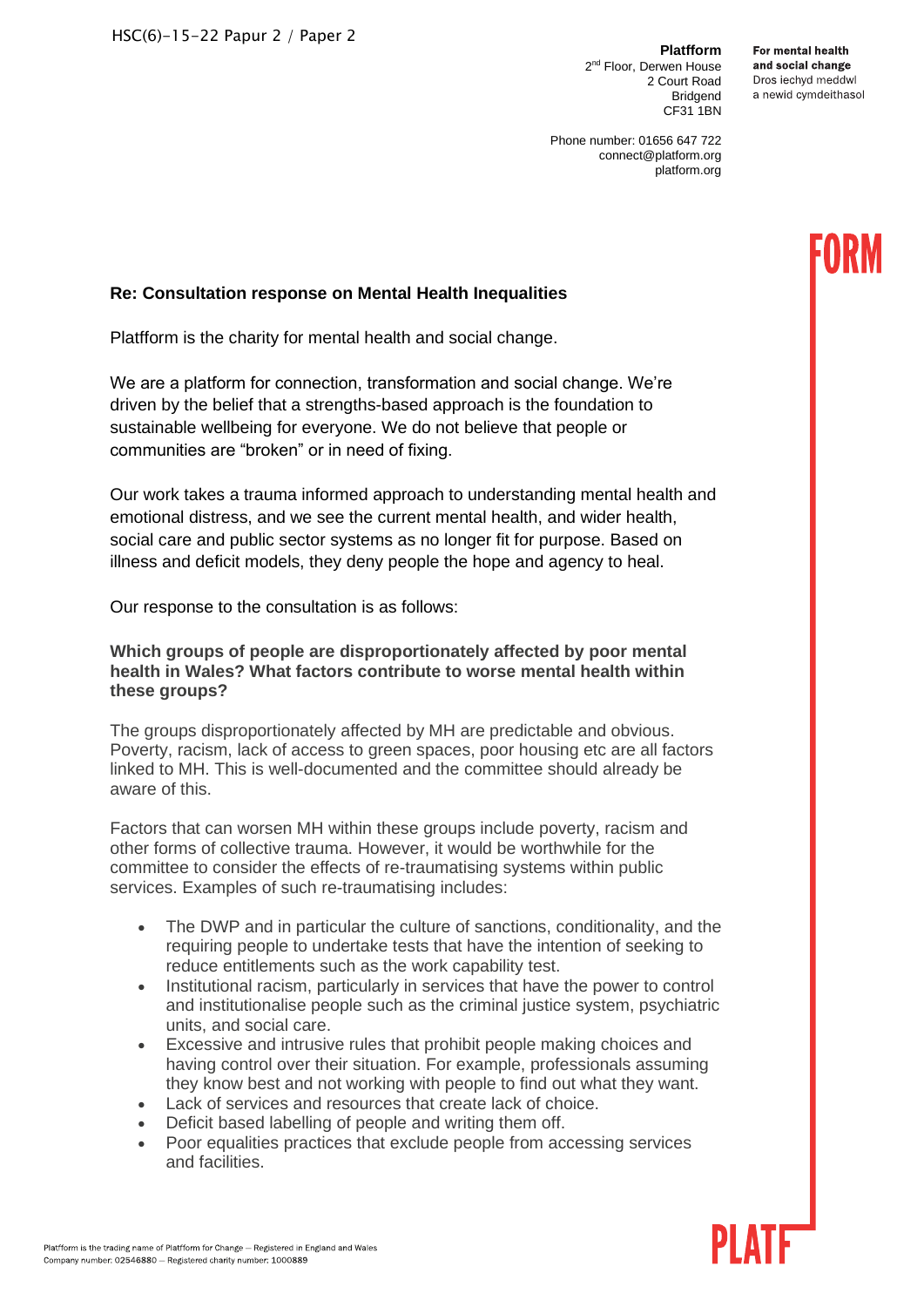#### **Continued**

## **For the groups identified, what are the barriers to accessing mental health services? How effectively can existing services meet their needs, and how could their experience of using mental health services be improved?**

The inverse care law is already understood and accepted within the Health service, but remains an important concept in explaining the barriers to support. In practice, it means a lack of choice for people accessing MH support, with medication over-relied upon because long waiting lists for talking therapy make meaningful choice unrealistic. The reality is that people who can afford to pay for counselling will not wait long, and people who are unable to pay for counselling will wait for a long period of time, often beyond the point at which it would have made a significant difference.

There are also specific shortages in counsellors able to provide counselling through the medium of Welsh, British Sign Language, or able to support people with neuro-diverse needs.

But there are also additional barriers that can be created following somebody being given a psychiatric diagnosis. Many services are risk adverse and will exclude people who receive such a diagnosis. This is illustrated well in support services for people who have experienced violence and abuse. We are aware of many occasions where women who have experienced abuse and violence have received psychiatric diagnosis of "borderline personality disorder" (BPD) or "emotionally unstable personality disorder". We would question the suitability of such diagnosis, instead noting that the common symptoms associated with such a diagnosis are actually normal responses to a traumatic situation.

This is not a trivial matter. The over-reliance on medical models of mental health in the criminal justice system is a factor in how that system can re-traumatise people. It is used as a weapon by perpetrators of abuse to throw doubt on their stories, make the survivor feel they are at fault for experiencing abuse, and perpetuates gaslighting. In the family courts system, the use of the BPD label can potentially be used in custody battles, which has a subsequent effect on children. That's why we are calling on the Welsh Government to commission a review of the use of BPD and its suitability when it comes to women who have experienced violence and abuse. We would also note that perpetrators of abuse can often choose their victims precisely because of their vulnerability, knowing that the person will not be believed because they have a psychiatric diagnosis.

This is not the only example of where people can be re-traumatised because of the over-medicalisation of trauma. People can also be excluded from support services such as refuges and counselling services with such a diagnosis, or if there are other responses to trauma such as substance use. There are lots of

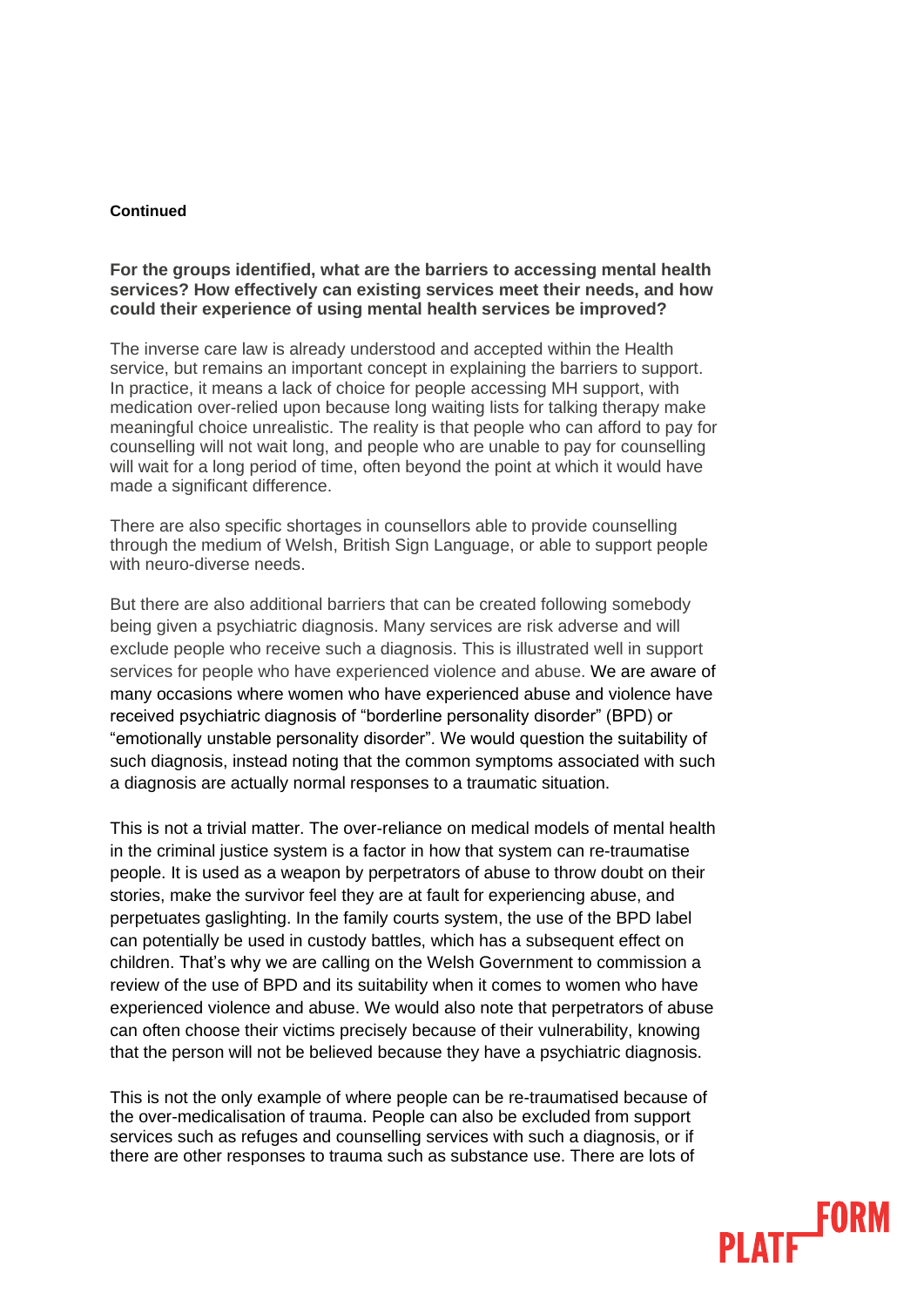#### **Continued**

services that are very risk averse and will exclude people considered to be too "complex". This is not trauma-informed, yet is still occurring.

We would therefore emphasise that one barrier to people accessing Mental Health services is the over-reliance on medical models and labels that have the effect of excluding people from other essential public services. This would be an interesting avenue for the committee to explore.

Another barrier is the climate in which staff within public services operate. Sometimes staff in public services can also experience trauma and burnout which increases the likelihood of a service not being trauma informed. Staff themselves can often find their professional judgement sub-ordinated to bureaucratic processes, meaningless targets, or micro-management of their activities. This can create compassion fatigue and increase the chances of labelling and viewing people they are working with as cogs in a machine.

This can have an enormous negative effect on staff members, shaping and reconstructing identity from 'I am a compassionate, caring person who is here to help others' to 'Just get me through one more day'. Using power to manage extreme behaviours can cause service users to fear and distrust staff, resulting in poor engagement and thus potentially frustrated and dissatisfied staff who rely even more heavily on power and control.<sup>1</sup>

**To what extent does Welsh Government policy recognise and address the mental health needs of these groups? Where are the policy gaps? What further action is needed, by whom/where, to improve mental health and outcomes for the groups of people identified and reduce mental health inequalities in Wales?**

Current WG policy acknowledges the inequalities in MH and -unlike the Westminster government - appears to be increasingly aware of the impact on MH that racism and structural inequalities cause.

However, there are a few gaps we wish to highlight:

(1) A major gap is the lack of acknowledgement that an overly medicalised approach within MH services needs to be addressed, and choice expanded. We would like to see a focus on more alternatives to institutionalisation (such as Platfform's crisis homes in Cardiff and Newport) for people experiencing a crisis, and a greater range and availability of talking therapies and coaching. We would also like to see the asset/PTS and other asset based coaching styles of working with people (asset based rather than deficit based) expanded and more

**FORM** 

<sup>1</sup> See<https://www.ncbi.nlm.nih.gov/pmc/articles/PMC6088388/>